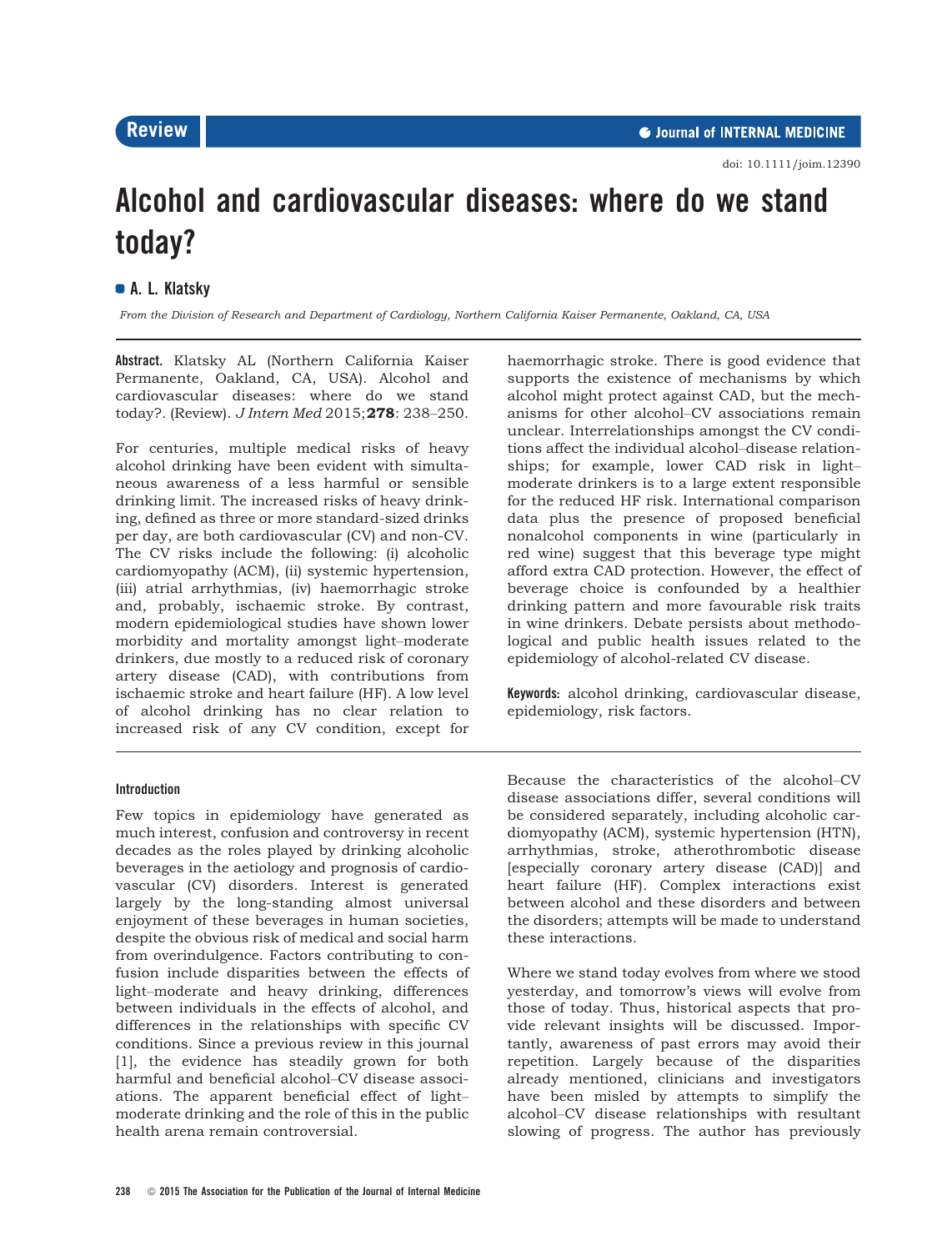presented some of the historical material in this review in more detail [2, 3].

# Moderate and heavy drinking: definitions

Definitions of 'light–moderate' and 'heavy' drinking are arbitrary and varied. In this review, the amount of drinking above which net harm is usually seen in epidemiological studies is used as the operational definition of heavy drinking. Thus, usual ingestion of at least three or less than three standard-sized drinks per day is termed 'heavy' and 'light–moderate' drinking, respectively. Individual traits, such as sex and age, may lower the upper limit of light– moderate drinking for some persons and raise it for others. As some heavy drinkers allege lighter intake, such systematic 'underestimation' (lying) lowers the apparent threshold for harmful alcohol effects in survey data.

Standard-sized portions of wine, liquor or beer contain approximately the same amount of alcohol. This is fortunate, because alcohol consumption is often considered by individuals in terms of 'drinks' rather than millilitres or grams of alcohol. Thus, it seems best to describe relations between drinking and health in terms of drinks per day or week. When talking with clients, health professionals should always keep in mind the importance of defining the size of drinks.

# Alcoholic cardiomyopathy

# **Definition**

There have been various definitions of 'cardiomyopathy'; here, cardiomyopathy denotes heart muscle disease from causes other than disorders of the valves, coronary vessels, lungs and pericardium. Even with these exclusions, the cardiomyopathies comprise a heterogeneous group of disorders, one of which is poisoning of the myocardium due to a chronically large alcohol intake [3, 4].

# **History**

Alcoholic cardiomyopathy dominated the alcohol– CV disease literature for decades. Distinguished 19th and early 20th century European physicians noted that chronic heavy drinking was related to heart disease [2]. In Germany in 1894, Bollinger described the 'Munchener bierherz' as cardiac dilation and hypertrophy amongst Bavarian heavy drinkers of beer. In the UK, Graham Steell stated in 1893: 'not only do I recognize alcoholism as

one of the causes of muscle failure of the heart but I find it a comparatively common one'. In The Study of the Pulse, William MacKenzie in 1902 described heart failure from alcohol and used the term 'alcoholic heart disease'. In France in 1911, Vaquez strongly supported the view that heavy alcohol intake could cause heart muscle disease.

Two epidemics of acute cardiomyopathy in heavy beer drinkers confused the issue [2, 3]. The first was caused by accidental arsenic contamination of water used to brew beer in Manchester, UK, in 1900. The second was caused by deliberate introduction of small amounts of cobalt into beer to improve foaming in several sites in North America and Europe in the 1960s. Biochemical mechanisms were never established. Importantly, these episodes strongly suggested a multifactorial aetiology of myocardial damage and, specifically, that alcohol plus small amounts of either arsenic or cobalt was essential. Indeed, other predisposing factors were clearly involved, as heart involvement was not evident in most heavy drinkers of the contaminated beer.

A major diversion from wider acceptance of ACM resulted from recognition in 1929 of cardiovascular beriberi. Aalsmeer and Wenckebach described high-output HF due to decreased peripheral vascular resistance amongst eaters of polished rice in Java [5]. This was later shown to be due to thiamine (cocarboxylase) deficiency. Subsequently, it was logically widely assumed that HF amongst Western heavy drinkers was caused by associated nutritional deficiency states. However, most cases did not fit that hypothesis as they had low-output HF, were well nourished, and responded poorly to thiamine. Blacket and Palmer resolved the situation: 'It [beriberi] responds completely to thiamine, but merges imperceptibly into another disease, called ACM, which doesn't respond to thiamine' [6]. Beriberi is characterized by generalized peripheral arteriolar dilation with a resultant large arteriovenous shunt and high cardiac output at rest. There are a few documented cases of complete recovery within 1–2 weeks after thiamine administration.

Many cases earlier labelled 'cardiovascular beriberi' would now be diagnosed as 'alcoholic heart disease' or ACM. Could chronic deficiency of thiamine have a role in some ACM cases? The answer to this remains unclear.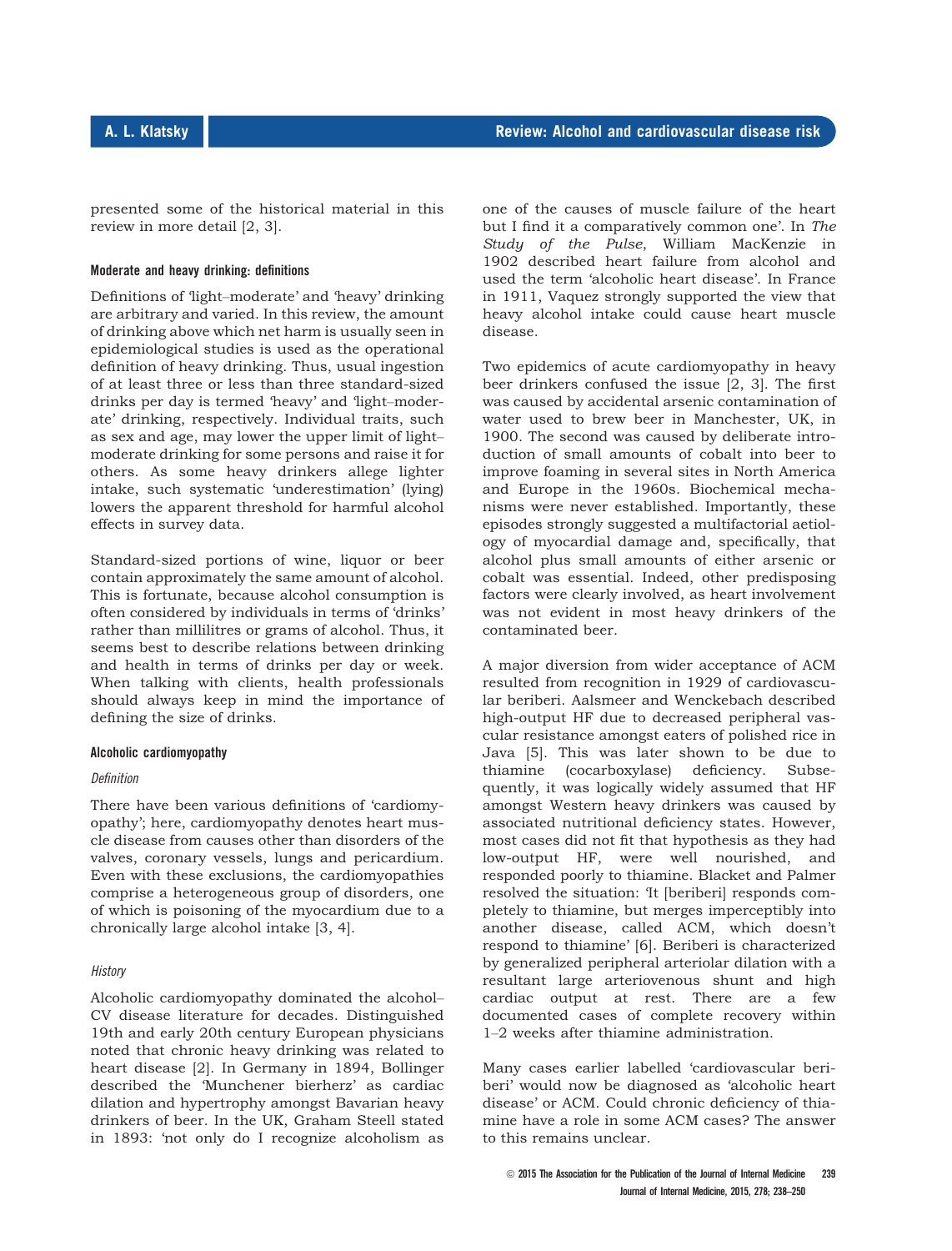# Current view

For the past 60 years, circumstantial evidence has accumulated supporting the idea that there can be direct toxicity to myocardial cells from alcohol. It can be considered that the ACM concept is established based on the sheer volume of clinical observations of an alcohol association, evidence of impaired myocardial function in a substantial proportion of chronic heavy drinkers and several controlled studies [3, 4]. Measurable abnormalities often precede clinical illness by years. When clinically evident, the entity cannot be distinguished from dilated cardiomyopathy of other or unclear cause. Today, most cases of dilated cardiomyopathy still have an unclear aetiology; postviral autoimmune processes and genetic factors are the leading proposed causes. The lack of diagnostic tests for ACM seriously impairs epidemiological study. In fact, it is unclear whether alcohol can cause the condition in the absence of one or more cofactors or preconditioning traits [4]. The proportion of heavy drinkers developing ACM is not known, but it is believed to be substantially less than the 15–20% that develop liver cirrhosis.

An important Spanish study [7] showed good correlation between lifetime alcohol consumption and structural and functional myocardial and skeletal muscle abnormalities in alcoholic men. A relationship was seen only in those reporting ingestion of the equivalent of 120 g alcohol day<sup>-1</sup> for 20 years. The same Spanish group later reported data indicating greater susceptibility in women, a strong genetic predilection and equivalent favourable prognosis with reduced alcohol intake and total abstinence. It seems unlikely that this condition could result from light–moderate drinking (see related discussion of heart failure below).

# Clinical picture and course

In advanced ACM, the heart is dilated with diminished left ventricular systolic contractility. Symptoms are related to reduced cardiac output. Arrhythmias and HF are common, and mortality is high. With abstinence or a marked reduction in alcohol intake, improvement may occur in many, but not all, cases.

# Mechanisms

The mechanisms of ACM development remain unclear [3, 4, 8, 9]. An interesting hypothesis relates to the existence of a nonoxidative metabolic pathway for alcohol related to fatty acid metabolism in the heart, muscle, pancreas and brain [10, 11]. Accumulated fatty acid ethyl esters are toxic to myocardial cells and, in fact, these compounds are used as markers of chronic alcohol abuse. Acetaldehyde, the first metabolite of alcohol and a highly toxic compound, has been implicated in several alcohol-related pathologies. A variety of other possible mechanisms have also been suggested [3, 4], but evidence remains incomplete.

### Supraventricular arrhythmias

Popularly known as the 'holiday heart phenomenon', there is an association of alcohol consumption, especially binge drinking, with supraventricular arrhythmias, especially paroxysmal atrial fibrillation [12–14]. Typically, the arrhythmia resolves with abstinence and, with sustained abstinence, does not recur. Atrial fibrillation is most common, but atrial flutter or supraventricular tachycardia may occur. In a comparison of incident atrial arrhythmias in 1322 subjects reporting six or more drinks per day to that in 2644 lighter drinkers (<3 drinks per day), we showed a twofold higher risk in the heavier drinkers for atrial fibrillation, atrial flutter, supraventricular tachycardia and premature atrial contractions [15]. Prospective analyses have shown increased atrial fibrillation risk amongst heavy but not light–moderate drinkers [13, 14]. Patients with these rhythm disturbances are usually healthy and do not have a personal or family history of heart disease. Mechanisms of these disorders remain unresolved, but suggested possibilities include cardiac conduction interference, refractory period shortening and increased sympathetic activity [16]. It is unlikely that light–moderate alcohol intake increases the risk of rhythm disturbances.

### Systemic HTN

An important association between heavy drinking and prevalence of HTN was first reported in middleaged French servicemen in 1915 [17], but then received no further attention for more than half a century. Rediscovered in the late 1970s, this relationship became firmly established by a large number of cross-sectional and prospective epidemiological studies with confirmation from clinical studies [18–20]. The results showed an alcohol– HTN link in both sexes, and in various ethnic groups in several continents, independent from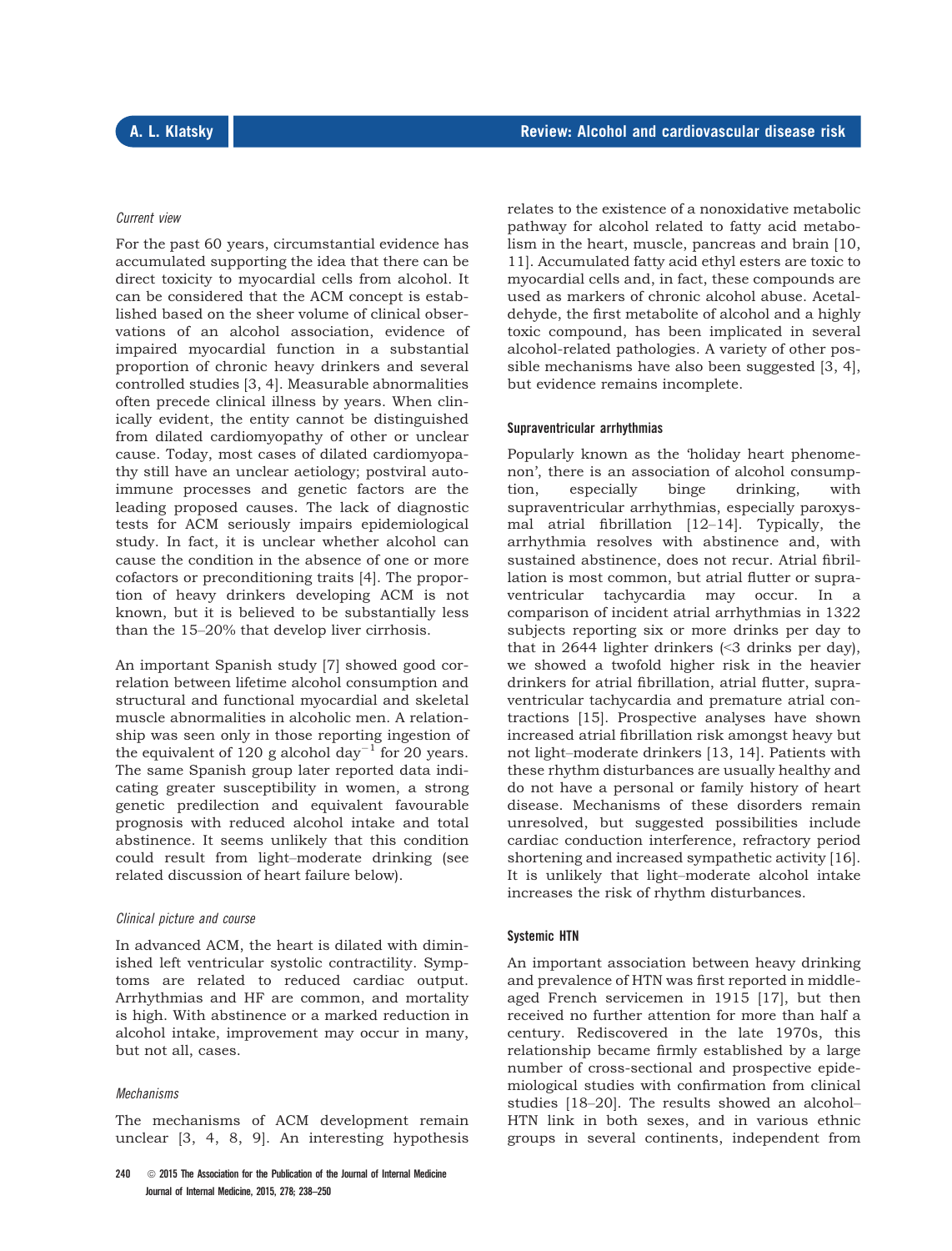several potential confounders including adiposity, sodium intake, smoking and socio-economic status [18–20].

Findings differed with respect to the presence of higher blood pressure amongst light–moderate drinkers compared to abstainers, with several studies showing lower pressures in lighter drinkers, especially amongst women [18–22]. Figure 1 presents these associations from a cross-sectional analysis by our group in 1977 of men and women of three racial groups [21]. Subsequently, we showed that blood pressures were similar in former drinkers compared to lifelong abstainers and that abstinence resulted in regression of blood pressure elevations within a week [22]. The pressure elevations translated into approximately a twofold higher HTN prevalence amongst persons reporting six or more drinks per day versus abstainers or light drinkers.

Experimental data in humans and animals demonstrate no acute (minutes to hours) blood pressure rise after alcohol exposure [18–20]. Substantial mealtime drinking in the evening appears to depress pressure during the night for up to 8 h, followed by pressure increases the next morning [18]. A more sustained alcohol–HTN association develops in days to weeks, which could be characterized as a 'subacute' response. This response to heavy drinking was first experimentally demonstrated in hospitalized hypertensive men who drank 4 pints of beer (1 pint = 568 mL)

[23]. The authors reported that increases and decreases in pressure with drinking and abstinence, respectively, occurred in 3–4 days. The phenomenon was later observed in nonhospitalized normotensive and hypertensive individuals [24, 25]. Experiments have shown that substantial alcohol intake may negate the effects of HTN medications [24]. Furthermore, reducing intake of alcohol may not only enhance the blood pressure lowering effect of weight loss, exercise or salt restriction, but may, in some instances, have a greater effect than these other measures [26, 27]. The incidence of CV sequelae of HTN is similar in abstainers, light drinkers and heavy drinkers [28].

As discussed in a recent review [20], solid evidence regarding the biological mechanisms of the alcohol– HTN association remains elusive. Data are inconsistent with respect to several potential neuroendocrine mechanisms [18–20]. In Asians, the alcohol– HTN association seems to be independent from alcohol-induced flushing, a phenomenon that is due to elevated blood acetaldehyde levels produced by a common genetic polymorphism in this racial group [18]. Heightened sympathetic nervous system responsiveness is widely considered to have a role in this relationship [18–20]. Sympathetic overactivity occurs during withdrawal from very heavy drinking, but was not seen in the above-mentioned studies [23–27]. In the absence of long-term randomized controlled trials, we cannot rule out all possible indirect explanations, perhaps especially psychosocial stress. Short-term intervention studies





 $\odot$  2015 The Association for the Publication of the Journal of Internal Medicine 241 Journal of Internal Medicine, 2015, 278; 238–250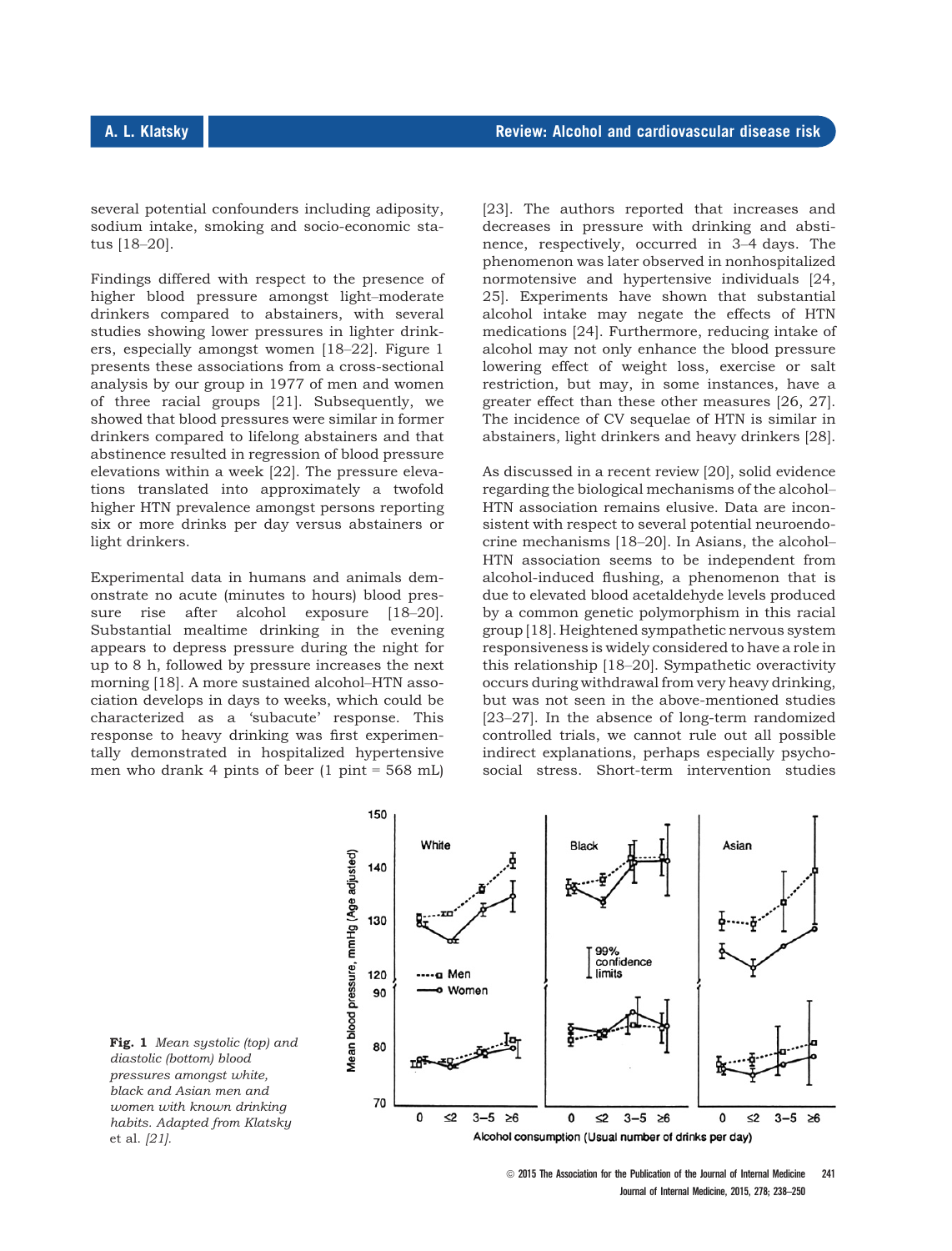provide evidence against the involvement of many confounders [23–27]. The weak effect of beverage type (wine, liquor or beer) strengthens the likelihood that ethyl alcohol has the most important role [29].

Relevant to the issue of alcohol threshold is the suggestion that heavy alcohol intake may be underreported [30], thus possibly invalidating the apparent increased HTN risk of lighter drinkers. Underreporting of alcohol intake places some heavier drinkers in lighter categories, a misclassification that lowers the threshold of apparent harm.

Based on these findings, it seems that heavier drinking is causally related to HTN in some persons and that alcohol-associated HTN is a common reversible form of elevated blood pressure. Estimates of the proportion of HTN attributable to alcohol vary according to the proportion of heavy drinkers in the group under consideration [31]. However, even using the lowest attributable risk estimates of 5–7% [31], the proportion translates into millions of individuals with alcohol-associated HTN in western countries.

# Atherosclerotic CAD

#### Epidemiology

Because it is by far the commonest CV condition, CAD dominates mortality and morbidity statistics for all CV disorders. Although combined CV disease data are often presented, the disparities with respect to the effects of alcohol dispute the value of the practice. Even more problematic is the use of CV disease and CAD as synonyms.

Age, gender and ethnicity are important with regard to CAD risk. Established environmental risk factors include smoking, HTN, diabetes mellitus, elevated blood levels of LDL cholesterol and triglycerides, reduced HDL cholesterol and several pro-thrombotic traits.

The common clinical expressions of CAD are stable and unstable angina, myocardial infarction and sudden death from cardiac arrest. Relief of symptoms by alcohol was noted by Heberden in 1786 in his classic description of angina [32]. This led to a probably incorrect assumption that alcohol dilates the coronary vessels. It is more likely that the apparent benefit of alcohol with regard to angina is explained by an anaesthetic effect [33]. As the subjective CAD symptom angina pectoris is diffi-

242 <sup>©</sup> 2015 The Association for the Publication of the Journal of Internal Medicine Journal of Internal Medicine, 2015, 278; 238–250

cult to quantify, it is little used in epidemiological studies.

Virtually all observational epidemiological studies show reduced risk of acute myocardial infarction and CAD death in moderate drinkers compared to abstainers [34–37]. Many analyses have shown a U-curve or J-curve association between increasing alcohol intake and CAD, with lifelong abstainers as the referent. Figure 2 presents an example of one meta-analysis. In the absence of long-term randomized controlled trials including CAD event outcomes, observational studies provide the best available data. Other evidence supporting a benefit of alcohol in CAD includes international comparisons, case–control studies, prospective short-term studies of CAD risk traits and analyses of coronary arteriograms. In most studies, the alcohol–CAD relation is nonlinear with increased risk in heavier versus lighter drinkers. Possible explanations for the nonlinearity include more binging by heavier drinkers, more individuals with HTN amongst heavy drinkers, elevated triglyceride levels in some heavy drinkers, and misdiagnosis of cardiomyopathy as CAD.

Some have questioned the observational data showing an alcohol–CAD association on methodological grounds. The issues most often raised are that several analyses grouped together lifelong abstainers and ex-drinkers and that some studies inadequately controlled for baseline CAD. A false



Fig. 2 The relationship between average alcohol consumption and coronary heart disease, as expressed by a J-shaped curve. The solid line represents the results of a meta-analysis, and the dashed lines represent the lower and upper confidence intervals. The nadir of the curve, at 20 g per day, is the equivalent of two small drinks. From Corrao et al. [35].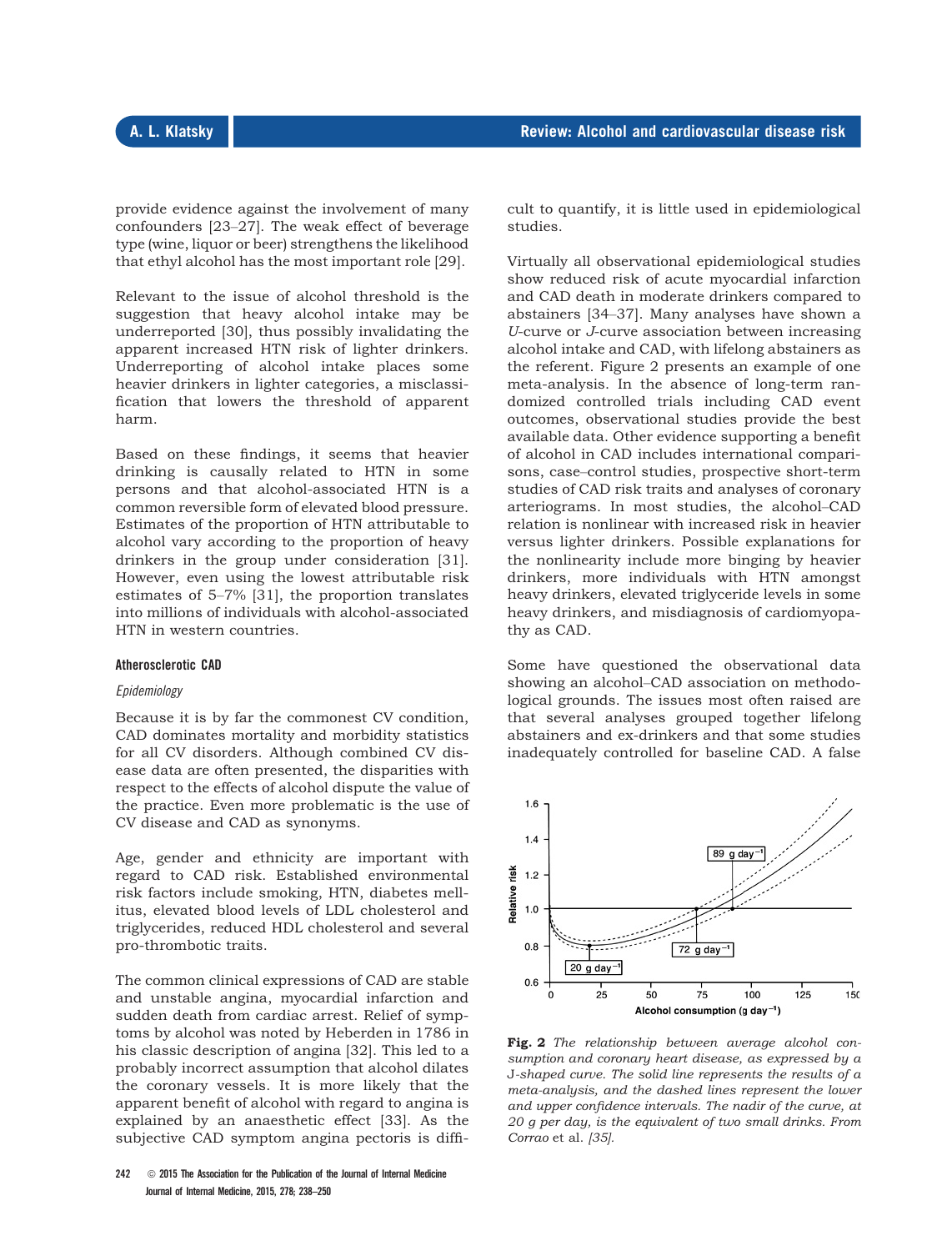impression of benefit from light–moderate drinking might ensue if the nondrinking referent group included 'sick quitters' with increased CAD risk. These issues are refuted by the findings from cohort studies with separate categories for ex-drinkers and lifelong abstainers as well as by analyses controlling for baseline CAD [34–37].

### Mechanisms to explain the lower CAD risk in drinkers

Reviews of the multiple plausible mechanisms for CAD protection have been published [38–43] (see Table 1). A link via HDL cholesterol is well established. Except in individuals with severe liver disease, alcohol ingestion raises HDL levels by poorly understood mechanisms. Inverse relationships between HDL level and CAD risk probably result from removal of lipid deposits in large arteries plus assisting the prevention of tissue oxidation of LDL cholesterol. Findings suggest that approximately half of the lower CAD risk in drinkers is mediated by higher HDL levels [38, 43] and that major HDL subfractions, known as  $HDL<sub>2</sub>$  and HDL3, are involved [44]. The failure of HDL-raising medications to have a beneficial effect [45] and more sophisticated characterization of HDL subfractions [46] have raised questions about the likelihood of a simplistic interpretation [47]. Nevertheless, the HDL link remains the best established mechanism to explain the beneficial effect of alcohol on CAD.

Triglycerides are now believed to play an independent role in the risk of CAD. The alcohol association via triglycerides is likely to be unfavourable because some heavy drinkers have substantially increased blood triglyceride levels. However, light– moderate drinking seldom causes increased triglyceride levels.

Alcohol has several antithrombotic actions. These include inhibition of platelet stickiness and lowered fibrinogen levels. As thrombosis in atherosclerotic arteries plays a key role in major CAD events, these effects may be important factors in the protective effect of alcohol.

Both overeating and physical inactivity are important underlying factors in the current worldwide epidemic of obesity and diabetes mellitus. Whereas heavy alcohol drinking has been linked to higher blood glucose levels and reduced compliance to diabetes management [48, 49], light–moderate drinking is associated with lower diabetes risk and favourable effects on insulin–glucose metabolism [50]. A meta-analysis of 15 prospective cohort studies [50] demonstrated a U-shaped curve for the association between amount of alcohol consumed and type 2 diabetes risk. The nadir of the curve was at 1–2 drinks per day, with a 30–40% reduction in risk compared with abstainers. In one study, alcoholic beverage type was reported to have little influence, but drinking pattern was important:

|                                                   |                                                                                                                                                         | Strength of           |  |
|---------------------------------------------------|---------------------------------------------------------------------------------------------------------------------------------------------------------|-----------------------|--|
| Mechanism of alcohol effect<br>Action and comment |                                                                                                                                                         | evidence <sup>a</sup> |  |
| Raises HDL cholesterol                            | 'Reverse' LDL cholesterol transport from                                                                                                                | Good; $\sim$ 50% of   |  |
|                                                   | blood vessel wall; a long-term effect;<br>also a possible antioxidant                                                                                   | alcohol effect        |  |
| Lowers fibrinogen, thromboxane A and platelet     | Decreased clot formation in atherosclerotic                                                                                                             | Good                  |  |
| stickiness; increases prostacyclin and endogenous | blood vessels (a key factor in CAD events);                                                                                                             |                       |  |
| tissue plasminogen activator                      | a short-term action                                                                                                                                     |                       |  |
| Lowers risk of type II diabetes mellitus          | Possibly by reducing insulin resistance;<br>diabetes is a major CAD risk trait                                                                          | Good                  |  |
| Reduces LDL oxidation in blood vessel walls       | Hypothetical effect of antioxidants, plentiful<br>Weak to moderate<br>in red wine and abundant in dark beer,<br>would presumably be a nonalcohol action |                       |  |
| Increases preconditioning of cardiac myocytes     | Resistance to damage by oxygen deprivation                                                                                                              | Weak                  |  |
| Decreases psychosocial stress                     | Stress is a possible CAD risk factor                                                                                                                    | Weak                  |  |

Table 1 Possible mechanisms for coronary artery disease (CAD) protection by alcohol

<sup>a</sup>Author's judgement.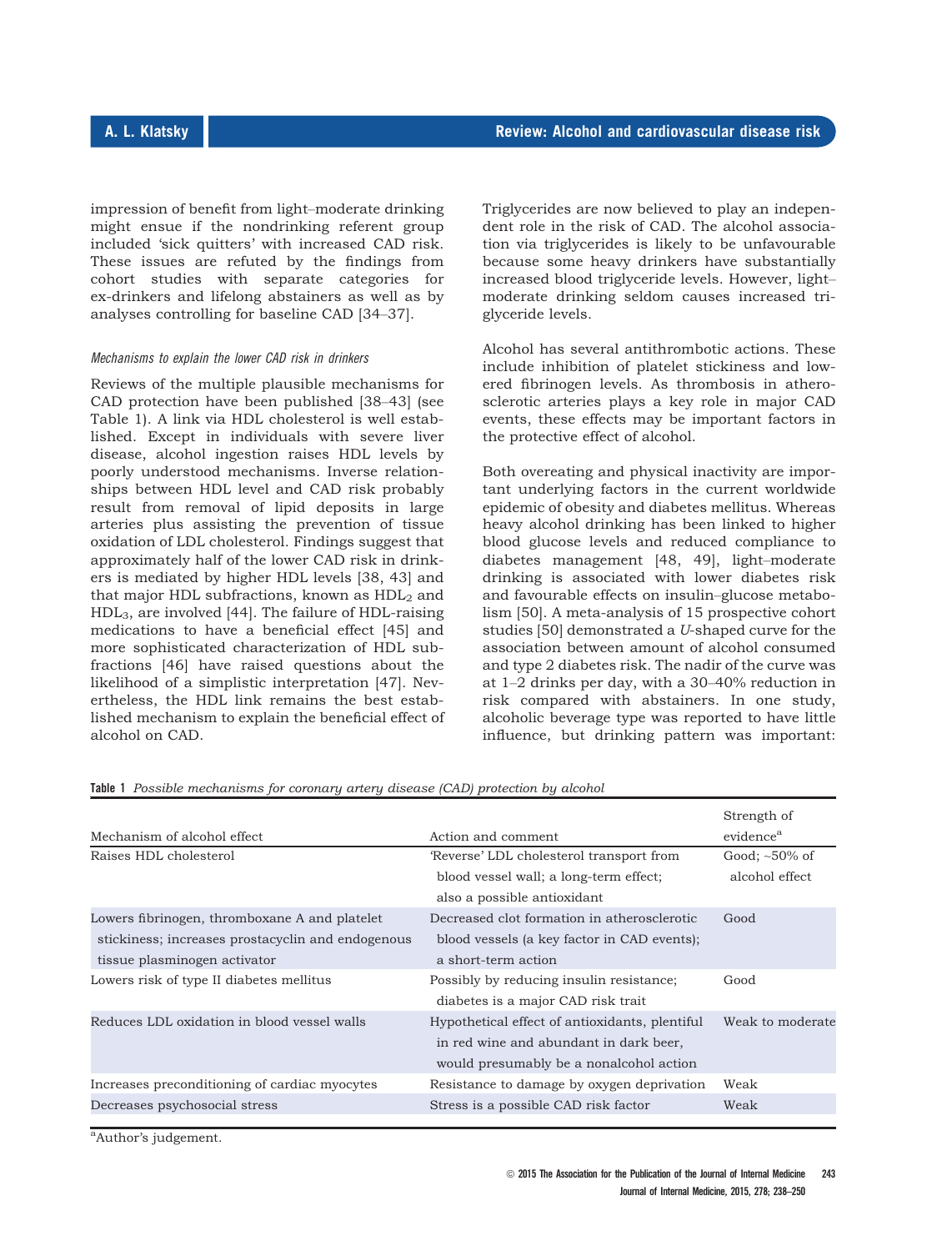light–moderate daily or almost daily intake was the most favourable pattern [50]. As glucose intolerance and reduced insulin sensitivity are major CHD risk factors, these effects are likely to play a

It has been suggested [42] that the presence of alcohol might enhance a protective mechanism known as postischaemic preconditioning, which is characterized by reduced myocardial damage in tissues previously exposed to intermittent ischaemia. Evidence for the role of alcohol is sparse, making this protective mechanism speculative.

role in the protection by alcohol against CAD.

# Genetic variants: conflicting data

Genetic variants affecting alcohol metabolism theoretically comprise a form of 'natural' randomized controlled trial. Evidence suggested that individuals with an alcohol dehydrogenase polymorphism (ADH1C) resulting in 'slow metabolism' of alcohol may obtain more CAD benefit [51], thus supporting a causal relationship for the protective effect of light–moderate drinking on CAD. However, subsequent Mendelian randomization analyses have yielded conflicting conclusions. For example, a Danish study showed that increasing alcohol intake was associated with decreasing risk of myocardial infarction, but the association was not modified by ADH1B and ADH1C genotypes [52]. A recently reported meta-analysis involved 56 studies with data for the ADH1B polymorphism. Individuals with the polymorphism were more likely to be abstainers and less likely to be heavy drinkers, yet had a more favourable CAD risk factor profile and fewer CAD events [53]. The authors interpreted the data as indicating that reduction of alcohol intake even by light drinkers might reduce CAD risk [53], but others [54] pointed out that the results might be due to uncertain assumptions about the distribution and effects of the polymorphism and/or reduction of intake in some subjects to levels affording optimal benefit. It is also possible that a genetic variant influencing drinking behaviour might have other actions affecting CAD, such as an influence upon another CAD risk factor or a direct effect upon CAD risk. At present, ongoing genetic studies can be considered to have an important role, but the outcome details remain unclear.

# Drinking pattern and beverage choice: is only red wine important?

Drinking pattern is a factor of importance for diabetes [55], CAD [56–60], total mortality [61, 62] and HTN [63]. The most favourable drinking pattern is regular daily or almost daily light drinking, with avoidance of clearly harmful binge drinking. Drinking variability over time is another potential factor of interest. Drinking with meals and high overall frequency (daily or almost daily) are apparently more favourable with respect to both CAD and HTN.

International comparison data showing lower CAD mortality in red wine-drinking countries (vs. beeror liquor-drinking countries) [64] led to the hypothesis that CAD benefit is specific for red wine. The 'French paradox' refers to the fact that France does not conform to the same linear relationship between mean dietary fat intake and CAD mortality as other countries, until the analysis is adjusted for wine intake. The hypothesis that red wine has protective benefit additional to that of alcohol is indirectly supported by the presence of nonalcoholic phenolic compounds with antioxidant and antithrombotic properties in wine, especially red wine [34, 40, 65– 68]. Several classes of these compounds in grapes and other fruits and vegetables might have effects that promote endothelial health. The compounds include catechins, quercetin and resveratrol, all of which are active in vitro and in animal studies to produce beneficial effects on established biological markers of vascular disease. Effects in humans in vivo are less well established. There are issues related to bioavailability because of limited absorption from the gastrointestinal tract. Resveratrol, in particular, is poorly absorbed, so huge doses would be required for human effects comparable to those reported in other species, which is incompatible with levels obtainable from moderate drinking.

Epidemiological data in prospective studies suggest that white wine, red wine and beer may all be effective in reducing CAD risk [67–70]. Especially convincing in discrediting the belief that CAD benefit is due exclusively to nonalcohol ingredients in red wine are reports of equivalent benefit in beerdrinking populations [71–73]. The issue of beverage choice is complicated by probable confounding by the fact that wine drinkers have the most favourable CAD risk profile [74]. It is likely that the usual pattern of wine drinking may also be important. Compared to beer or liquor, wine is more often sipped slowly with meals.

Thus, antioxidation is unlikely to be the primary mechanism involved in protection by alcoholic beverages against CAD. Whilst the French paradox

<sup>244</sup>  $\circ$  2015 The Association for the Publication of the Journal of Internal Medicine Journal of Internal Medicine, 2015, 278; 238–250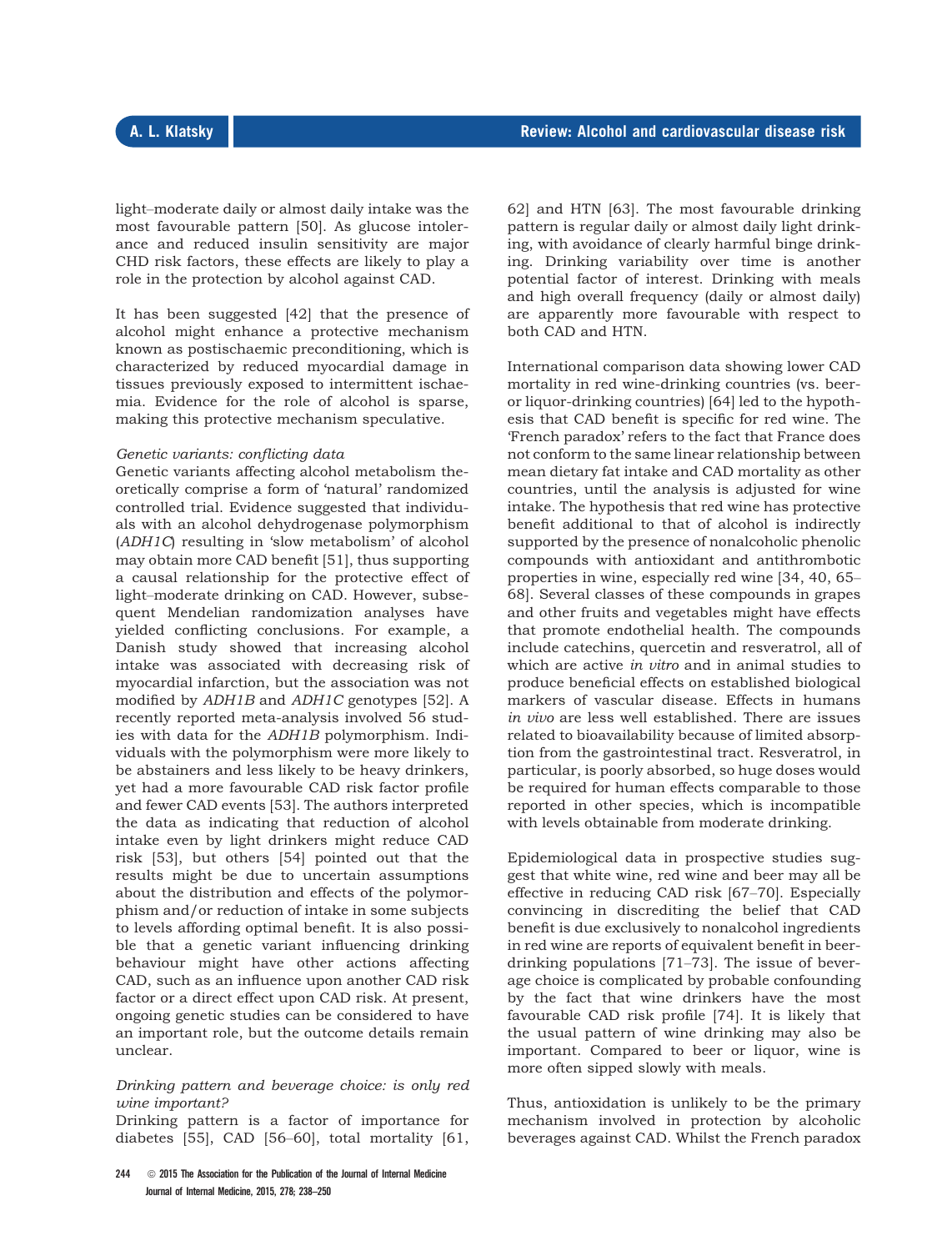has received considerable attention, the beverage choice issue remains unresolved at this time. Ethyl alcohol is probably the major factor with respect to lower CAD risk.

# Alcohol and CAD: is the relationship causal?

Few epidemiological associations have been examined as critically as the inverse alcohol–CAD relationship. No randomized controlled trials with CAD outcome data have been conducted; therefore, confounding cannot be completely ruled out and some uncertainty remains about the causal nature of the association. Sceptics have emphasized the possible methodological flaws that might produce a spurious apparent benefit of moderate drinking. As already mentioned, some studies failed to separate lifelong abstainers from ex-drinkers, thus increasing risk in the nondrinker referent group by inclusion of sick quitters. Possible confounding by healthy lifestyle habits of moderate drinkers has also been postulated and could be termed 'the healthy drinker hypothesis'. There has been less attention to biases that might reduce apparent benefit, but confounding probably acts both ways. For example, smoking and drinking are correlated. Thus, residual confounding by incomplete control for smoking could reduce the apparent benefit of alcohol drinking. Underreporting by heavy drinkers is another source of bias against apparent CAD protection by moderate alcohol intake. By including some heavy drinkers in lighter drinking categories, underreporting distorts many alcohol– health associations. In the case of CAD, underreporting would lessen the apparent benefit of light drinking.

Other factors favouring a causal hypothesis are consistency in studies, plausible biological explanations, relative specificity of benefit for atherothrombotic vascular disease, and the temporal sequence in prospective studies. The absence of a linear relation is not a major issue because alcohol–health associations are usually nonlinear. A causal, protective effect of moderate alcohol intake is the simplest and probably correct explanation for the alcohol–CAD association. The following recent statement by Roerecke and Rehm, who have long been sceptical about this relationship, is pertinent: 'For drinkers having one or two drinks per day without episodic heavy drinking, there is substantial and consistent evidence from epidemiological and short-term experimental studies for a beneficial association with ischaemic heart disease

risk when compared to lifelong abstainers. The alcohol relationship fulfils all criteria for a causal association proposed by Hill' [75].

# Cerebrovascular disease

Complex interrelationships between stroke and other alcohol-related CV conditions make assessment of alcohol drinking and stroke risk an epidemiological challenge [75–77]. Increased risk in heavy drinkers of atrial fibrillation and cardiomyopathy would be expected to contribute to increased risk of cardioembolic stroke, whereas lower risk of CAD in light–moderate drinkers would be expected to result in lower risk of such events. Because it is a major risk trait for every stroke type, systemic HTN is a likely mechanism relating heavy alcohol drinking and stroke. The antithrombotic effects of alcohol probably increase the risk of haemorrhagic stroke whilst lowering ischaemic stroke risk. Independent of CAD effects, the blood lipid effects of alcohol could have a favourable effect on ischaemic stroke risk.

An early Nurses' Health Study analysis [78] found that drinkers were at higher risk of subarachnoid haemorrhage, but lower risk of occlusive stroke [78]. A later analysis from this large cohort [79] showed U-curve alcohol relationships with both ischaemic and haemorrhagic stroke. Our previous data showed that heavy but not light–moderate drinkers had an increased risk of haemorrhagic stroke [80] with increased blood pressure in heavier drinkers appearing to be a partial mediator. A recent study in a large Japanese cohort showed similar data [81]. Furthermore, we showed that alcohol drinking was related to lower rates of ischaemic stroke in both sexes, in whites and blacks, and in individuals with extracranial and intracerebral lesions [82].

Recent reviewers have concluded that there is probably a J-curve relationship between alcohol consumption and the risk of stroke [75, 83]. At present, the relations between alcohol drinking and specific stroke types remain unclear.

# Heart failure

Heart failure is a not an aetiological diagnosis but a common nonspecific syndrome. As it generally occurs in the later stages of underlying CV conditions, improved survival of patients with heart disease and increased general population longevity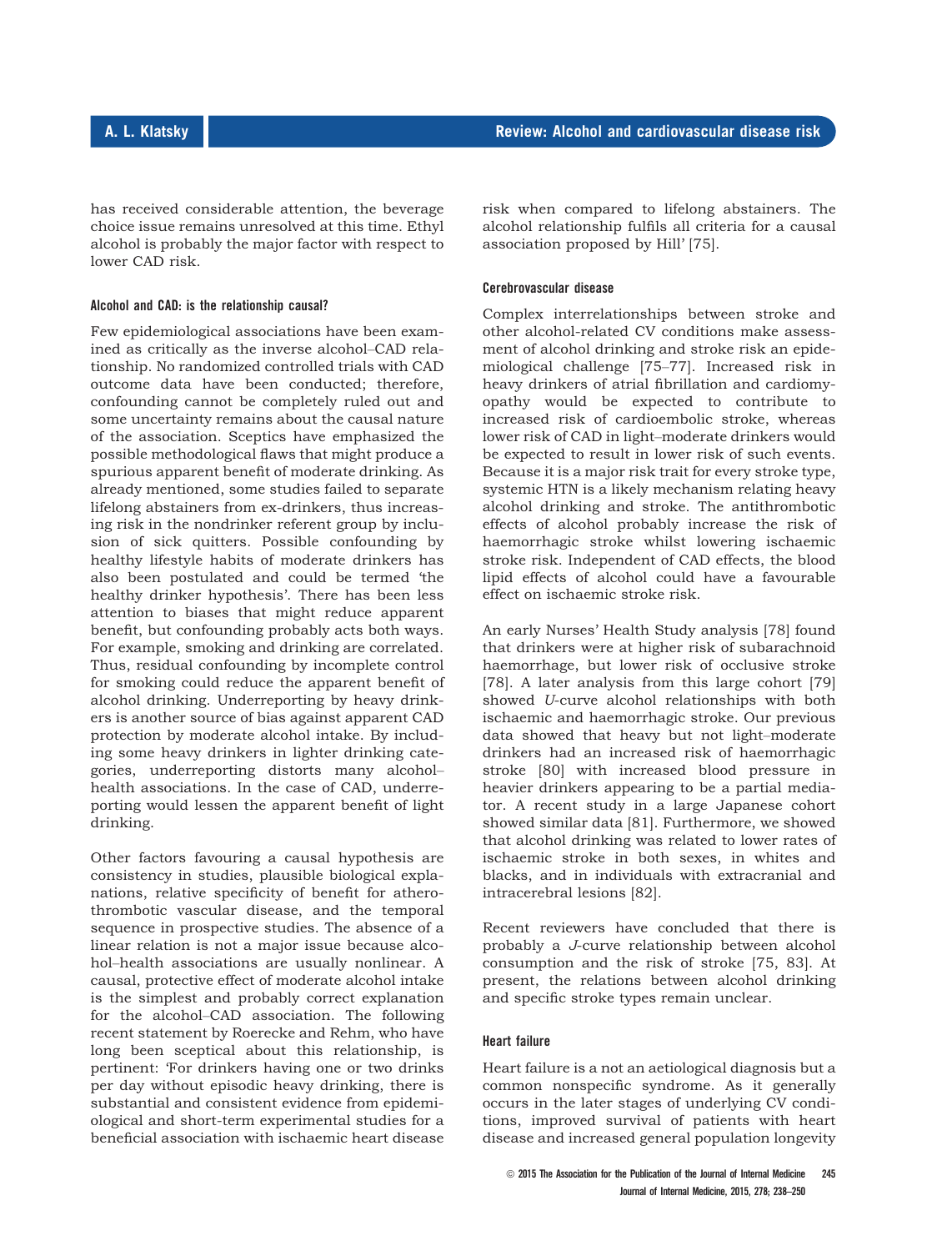have resulted in a substantially increased HF incidence. In most patients with the syndrome, HF is associated with several risk factors, often including both CV and non-CV components [84]. In developed countries, CAD is a factor in a majority of cases. Frequently occurring underlying CV conditions include HTN, valvular disease, cardiomyopathies (including alcoholic) and rhythm disturbances. Common non-CV factors include anaemia, infection, neoplasms, diabetes and obesity.

Alcoholic cardiomyopathy was considered to have the most important role in the relationship between alcohol and HF. By the mid-20th century, this led to the widespread belief that alcohol should be avoided by all patients with heart disease. The disparate relationships between alcohol and CV conditions uncovered more recently have invalidated this belief. Several studies of alcohol and HF risk have consistently shown that light–moderate drinkers are less likely than abstainers to develop the syndrome [37, 85–91]. In the Framingham Heart Study [86], moderate alcohol intake was associated with reduced HF risk and even heavier intake was not associated with increased risk.

The associations between alcohol drinking and risk of cardiomyopathy, HTN, arrhythmias and CAD confound the study of HF risk. We performed separate analyses for HF associated with CAD and HF not associated with CAD [87]. For CADassociated HF, there was an inverse relation with both moderate and heavy drinking; for non-CADassociated HF, only heavy drinkers had an increased risk of disease.

Thus, views have 'come full circle' with respect to the alcohol–HF relationship. All available data at this time suggest that there is no reason to prohibit light–moderate alcohol drinking in most individuals with heart disease or at HF risk.

# Alcohol-related disease research issues

Alcohol–CV disease associations have played a key role in the understanding of the epidemiology of alcohol-related diseases, for example:

1 Generally, alcohol–health relationships are nonlinear. This is true for all of the alcohol–CV disease associations. It follows that alcohol should always be studied categorically to avoid masking threshold relationships (including U-curves and J-curves).

246  $\circ$  2015 The Association for the Publication of the Journal of Internal Medicine Journal of Internal Medicine, 2015, 278; 238–250

2 Available population studies of chronic CV disease end-points are all observational; thus, residual confounding is a possibility. With respect to light–moderate drinkers, favourable lifestyle traits might falsely decrease their apparent risk, whereas associated smoking and underreporting might increase their apparent risk.

3 The best choice of referent group is debatable; none is ideal. However, there is consensus that exdrinkers should be excluded from a nondrinking reference group because some quit alcohol as a result of symptoms or illness. The increased risk of these sick quitters raises the risk in the total nondrinking category. It is unclear whether the best referent group should be lifelong abstainers, infrequent drinkers, light drinkers or some combination of these.

4 Whist the role of choice of wine, liquor or beer has been of great interest, confounding has been a major problem when interpreting the data.

5 The available chronic disease end-points are not ideal in many observational studies. The usual use of hospitalization and/or death limits analyses to severe cases. It is possible that results differ for milder clinical scenarios.

6 Apparent benefit from light–moderate drinking has created debate about public health and personal advice. Relationships between drinking and CV disease risk depend on personal susceptibilities, amount of alcohol consumption, drinking pattern and the end-point under consideration. All persons should avoid heavy drinking, and many should avoid all alcohol [92, 93]. No change in habit is required for most established light–moderate drinkers. It seems clear that (i) individualized advice is best and that (ii) objectivity plus common sense is essential.

### Future directions: where are we headed?

Observational cohort studies are yielding diminishing returns, and future research should move in other directions. Attempts to perform randomized trials of the effect of alcohol on disease outcomes would certainly be of interest, but logistical difficulties seem almost prohibitive and firm conclusions are unlikely to follow. From a more practical viewpoint, the following research areas may be more productive.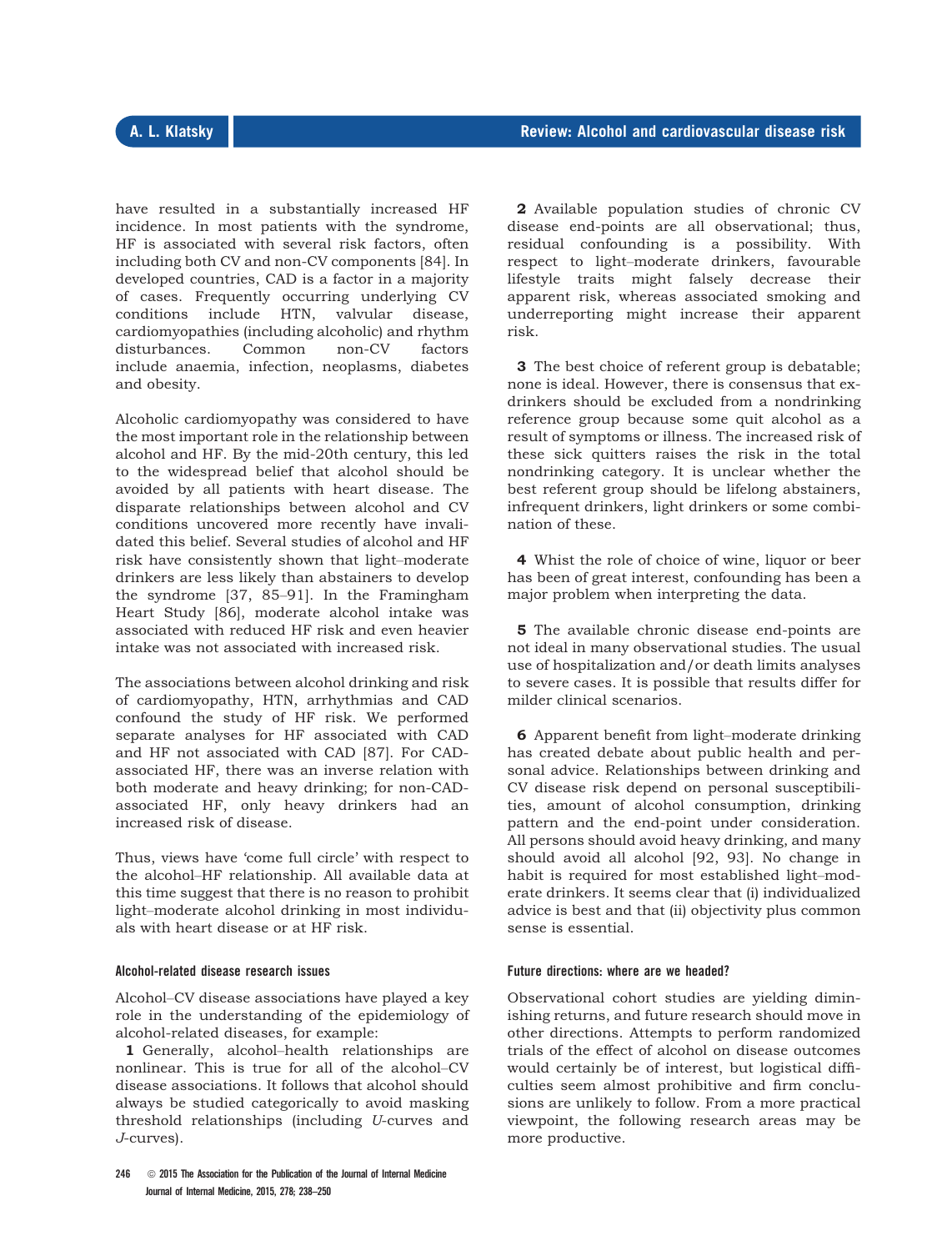1 Genetic research. As it matures, this growing area of research will explain much in all areas of medicine. With respect to alcohol–CV disease relationships, genetic factors related to ACM, HTN, arrhythmias, HF and CAD are all of potential importance in explaining differences in disease susceptibility between individuals and between populations.

2 Study of beverage choice disparities. Such studies are always of interest to the public, and reports probably influence drinking behaviour. From a scientific viewpoint, the importance of these differences is related to the mechanisms underlying the alcohol–CV disease association, including the extent to which observed effects are due to ethyl alcohol. Well-designed randomized studies should be performed amongst established light–moderate drinkers with CAD risk traits as end-points. Blinding of most subjects will probably not be possible.

3 Study of alcohol–medication interactions. Most patients with CV disease take multiple medications, and a large proportion of medications for CV disorders have potential interactions with alcohol. There are limited data available about this important practical area. Randomized trials should be feasible.

4 Alcoholism research. Both public health and individual advice regarding light–moderate drinking are reasonably dominated by concerns about uncontrolled drinking. More reliable predictors of risk of progression to heavy drinking are greatly needed.

# Conclusion

Table 2 shows a summary of the current status of alcohol–CV disease associations. Empiric associations between heavy alcohol intake and increased risk of cardiomyopathy, systemic HTN, atrial arrhythmias and haemorrhagic stroke are established. It is clear that light–moderate drinkers have a lower risk of CAD, ischaemic stroke and heart failure, but possibly an increased risk of haemorrhagic stroke. Plausible mechanisms underlying the protective effect of light–moderate alcohol drinking for CAD have emerged. However, relationships between heavy drinking and both ischaemic stroke and CAD are unclear. Finally, advice to concerned individuals needs to be personalized.

Table 2 Relationships between alcohol and cardiovascular conditions

|                                | Probable relationship with alcohol    |                                                     | Potential epidemiological                                                                   |  |
|--------------------------------|---------------------------------------|-----------------------------------------------------|---------------------------------------------------------------------------------------------|--|
| Condition                      | Lighter drinking <sup>a</sup>         | Heavier drinking <sup>b</sup>                       | consequences                                                                                |  |
| Dilated<br>cardiomyopathy      | Unrelated                             | One (of several) causes;<br>? requires cofactors    | ↑ risk of HF, AF, cardioembolic<br>stroke and HS if on ACs                                  |  |
| Systemic HTN                   | Little or none                        | Probably causal in<br>susceptible persons           | ↑ risk of HF, AF, IS and HS                                                                 |  |
| CAD                            | Protective                            | ? less protective or $\uparrow$ risk                | $\downarrow$ risk of HF, cardioembolic<br>stroke and AF; $\uparrow$ risk of HS<br>if on ACs |  |
| Supraventricular<br>arrhythmia | Little or none                        | Probably a causal factor,<br>especially with binges | ↑ risk of cardioembolic stroke,<br>and HS if on ACs                                         |  |
| HS                             | ? unrelated or slight $\uparrow$ risk | $\uparrow$ risk                                     | Disability and $\uparrow$ risk of VTE                                                       |  |
| <b>IS</b>                      | Protective                            | Probable $\uparrow$ risk; varies with<br>subtype    | Disability and $\uparrow$ risk of VTE                                                       |  |
| Heart failure                  | Indirectly protective                 | Varies with underlying<br>CV condition              | Disability and $\uparrow$ risk of VTE                                                       |  |

aLess than three standard-sized drinks per day; <sup>b</sup>three or more standard-sized drinks per day.

AC, anticoagulant; AF, atrial fibrillation; HS, haemorrhagic stroke; IS, ischaemic stroke; HTN, hypertension; CAD, coronary artery disease; VTE, venous thromboembolism; CV, cardiovascular; ↑, increase; ↓, decrease; ?, possibly.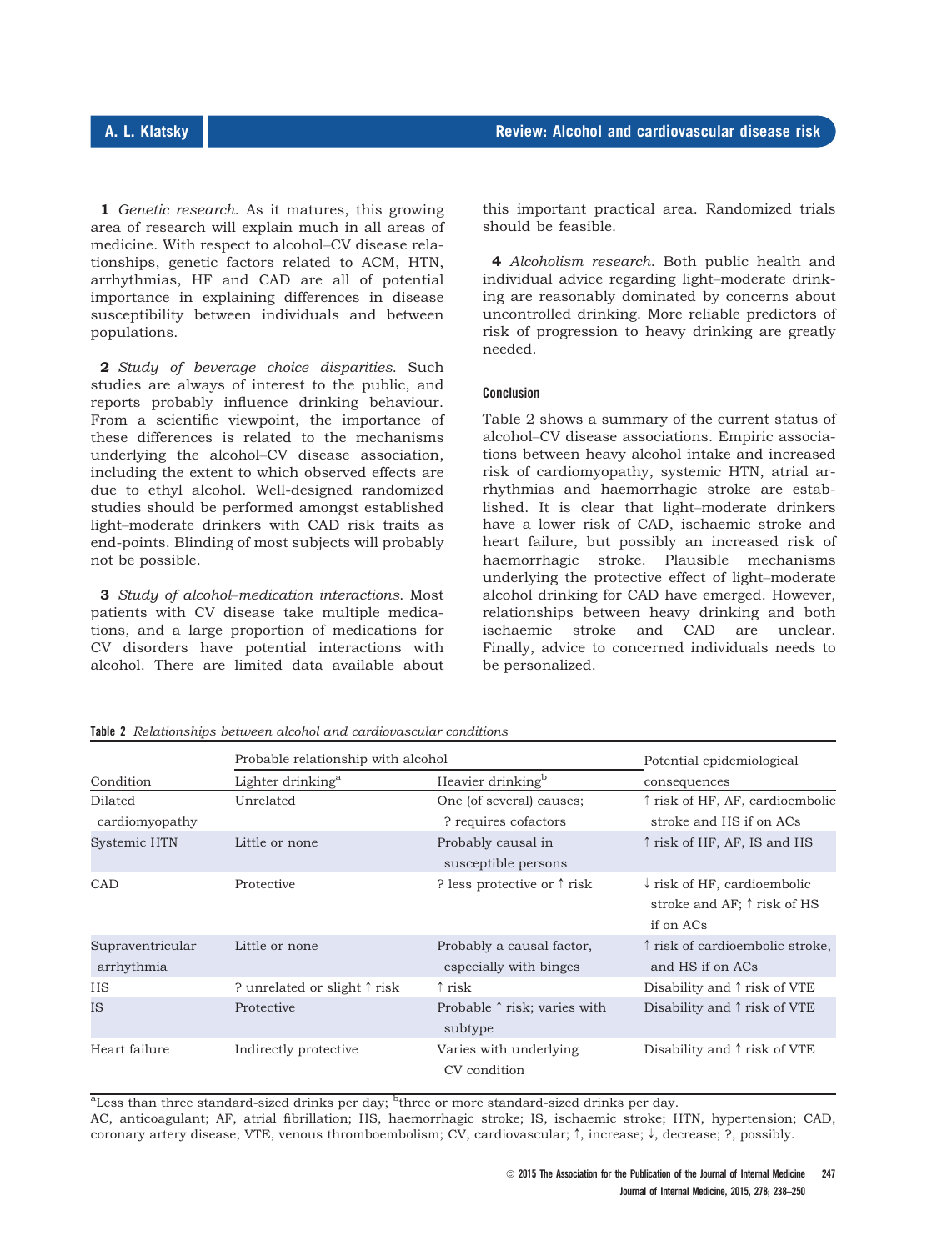# A. L. Klatsky Review: Alcohol and cardiovascular disease risk

# Conflict of interest statement

No conflicts of interest to declare.

### References

- 1 Fagrell B, De Faire U, Criqui M et al. The effects of light to moderate drinking on cardiovascular diseases. J Intern Med 1999; 246: <sup>331</sup>–40.
- 2 Paoletti R, Klatsky AL, Poli A, Zakhari S. Alcohol and cardiovascular diseases: an historical overview. In: Paoletti R et al., eds, Moderate Alcohol Consumption and Cardiovascular Disease. The Netherlands: Kluwer Academic Publishers,  $2000 \cdot 1 - 9$
- 3 Klatsky AL. Alcohol and cardiovascular health. Physiol Behav 2010; 100: <sup>76</sup>–81.
- 4 Guzzo-Merello G, Cobo-Marcos M, Gallego-Delgado M, García-Garcia P. Alcoholic cardiomyopathy. World J Cardiol 2014; 6: <sup>771</sup>–81.
- 5 Aalsmeer WC, Wenckebach KF. Herz und Kreislauf bei der Beri-Beri Krankheit. Wien Arch Inn Med 1929; 16: 193–272.
- 6 Blacket RB, Palmer AJ. Haemodynamic studies in high output beri-beri. Br Heart J 1960; 22: <sup>483</sup>–501.
- 7 Urbano-Marquez A, Estrich R, Navarro-Lopez F, Grau JM, Rubin E. Effects of alcohol on cardiac and skeletal muscle. New Engl J Med 1989; 320: 409-15.
- 8 Piano MR, Phillips SA. Alcoholic cardiomyopathy: pathophysiologic insights. Cardiovasc Toxicol 2014; 14: <sup>291</sup>–308.
- 9 Walker RK, Cousins VM, Umoh NA et al. The good, the bad and the ugly with alcohol use and abuse on the heart. Alcohol Clin Exp Res 2013; 37: <sup>1253</sup>–60.
- 10 Laposata EA, Lange LG. Presence of nonoxidative ethanol metabolism in human organs commonly damaged by ethanol abuse. Science 1986; 231: <sup>497</sup>–9.
- 11 Kaphalia BS, Cai P, Khan MF, Okorodudu AO, Ansari GA. Fatty acid ethyl esters: markers of alcohol abuse and alcoholism. Alcohol 2004; 34: <sup>151</sup>–8.
- 12 Ettinger PO, Wu CF, De La Cruz C, Weisse AB, Ahmed S, Regan TJ. Arrhythmias and the "holiday heart": alcoholassociated cardiac rhythm disorders. Am Heart J 1978; 95: 555–62.
- 13 Conen D, Tedrow UB, Cook NR et al. Alcohol consumption and risk of incident atrial fibrillation in women. JAMA 2008; 300: <sup>2489</sup>–96. 14 Mukamal KJ, Tolstrup JS, Friberg J, Jensen G, Grønbæk M.
- Alcohol consumption and risk of atrial fibrillation in men and women. The Copenhagen City Heart Study. Circulation 2005; 112: <sup>1736</sup>–42.
- 15 Cohen EJ, Klatsky AL, Armstrong MA. Alcohol use and supraventricular arrhythmia. Am J Cardiol 1988; 62: 971-3.
- 16 Tonelo D, Proviencia R, Goncalves L. Holiday heart syndrome revisited after 34 years. Arq Bras Cardiol 2013; 101: <sup>183</sup>–9.
- 17 Lian C. L'alcoholisme cause d'hypertension arterielle. Bull Acad Med 1915; 74: <sup>525</sup>–8.
- 18 Klatsky AL, Gunderson E. Alcohol and hypertension. In: Mohler ER, Townsend RR, eds. Advanced Therapy in Hypertension and Vascular Disease. Hamilton, ON, Canada: BC Decker Press, 2006; 108–17.
- 19 Kodavali L, Townsend RR. Alcohol and its relationship to blood pressure. Curr Hypertens Rep 2006; 8: <sup>338</sup>–44.
- 248  $\circ$  2015 The Association for the Publication of the Journal of Internal Medicine Journal of Internal Medicine, 2015, 278; 238–250
- 20 Marchi KC, Muniz JJ, Tirapelli CR. Hypertension and chronic ethanol consumption: what do we know after a century of study? World J Cardiol 2014; 6: 283-94.
- 21 Klatsky AL, Friedman GD, Siegelaub AB, Gerard MJ. Alcohol consumption and blood pressure. N Engl J Med 1977: 296: 1194–2000.
- 22 Klatsky AL, Friedman GD, Armstrong MA. The relationships of alcoholic beverage use and other traits to blood pressure: a new Kaiser permanente study. Circulation 1986; 73: <sup>628</sup>–36.
- 23 Potter JF, Beevers DG. Pressor effect of alcohol in hypertension. Lancet 1984; **1:** 119-22.
- 24 Puddey IB, Beilin LJ, Vandongen R, Rouse IL, Rogers P. Evidence of a direct effect of alcohol consumption on blood pressure in normotensive men: a randomized controlled trial. Hypertension 1985; 7: <sup>707</sup>–13.
- 25 Parker M, Puddey IB, Beilin LJ, Vandongen R. A 2-way factorial study of alcohol and salt restriction in treated hypertensive men. Hypertension 1990; 6: 398-406.
- 26 Puddey IB, Parker M, Beilin LJ, Vandongen R, Masarei JR. Effects of alcohol and caloric restrictions on blood pressure and serum lipids in overweight men. Hypertension 1992; 20: 533–41.
- 27 Cox K, Puddey IB, Morton AR, Vandongen R, Beilin LJ. Controlled comparison of effects of exercise and alcohol on blood pressure and serum high density lipoprotein cholesterol in sedentary males. Clin Exp Pharmacol Physiol 1990; 7:  $251 - 5$ .
- 28 Klatsky AL, Koplik S, Gunderson E, Kipp H, Friedman GD. Sequelae of systemic hypertension in alcohol abstainers, light drinkers, and heavy drinkers. Am J Cardiol 2006; 98: 1063–8.
- 29 Zilkens RR, Burke V, Hodgson JM, Barden A, Beilin LJ, Puddey IB. Red wine and beer elevate blood pressure in normotensive men. Hypertension 2005; 5: 874-9.
- 30 Klatsky AL, Gunderson E, Kipp H, Udaltsova N, Friedman GD. Higher prevalence of systemic HTN among moderate alcohol drinkers: exploring the role of under-reporting. J Stud Alc 2006; 67: <sup>421</sup>–8.
- 31 Friedman GD, Klatsky AL, Siegelaub AB. Alcohol, tobacco, and hypertension. Hypertension 1982; 4(suppl III): III-143-50.
- 32 Heberden W. Some account of a disorder of the breast. Med Trans R Coll Physicians (London) 1786; 2: <sup>59</sup>–67.
- 33 Orlando J, Aronow WS, Cassidy J, Prakash P. Effect of ethanol on angina pectoris. Ann Intern Med 1976; 84: 652-5.
- 34 Renaud S, Criqui MH, Farchi G, Veenstra J. Alcohol drinking and coronary heart disease. In: Verschuren PM, ed. Health Issues Related to Alcohol Consumption. Washington, DC, USA: ILSI Press, 1993; 81–124.
- 35 Corrao G, Rubbiati L, Bagnardi V, Zambon A, Poikolainen K. Alcohol and coronary heart disease: a meta-analysis. Addiction 2000: **95:** 1505-23.
- 36 Gunzerath L, Faden V, Zakhari S, Warren K. National Institute on Alcohol Abuse and Alcoholism report on moderate drinking. Alcohol Clin Exp Res 2004; 28: <sup>829</sup>–49.
- 37 Ronksley PE, Brien SE, Turner BJ, Mukamal KJ, Ghali WA. Association of alcohol consumption with selected cardiovascular disease outcomes: a systematic review and metaanalysis. BMJ 2011; 342: d671. doi[:10.1136/bmj.d671](http://dx.doi.org/10.1136/bmj.d671).
- 38 Rimm EB, Williams P, Fosher K, Criqui M, Stampfer MJ. Moderate alcohol intake and lower risk of coronary heart disease: meta-analysis of effects on lipids and haemostatic factors. Br Med J 1999; 319: 1523-8.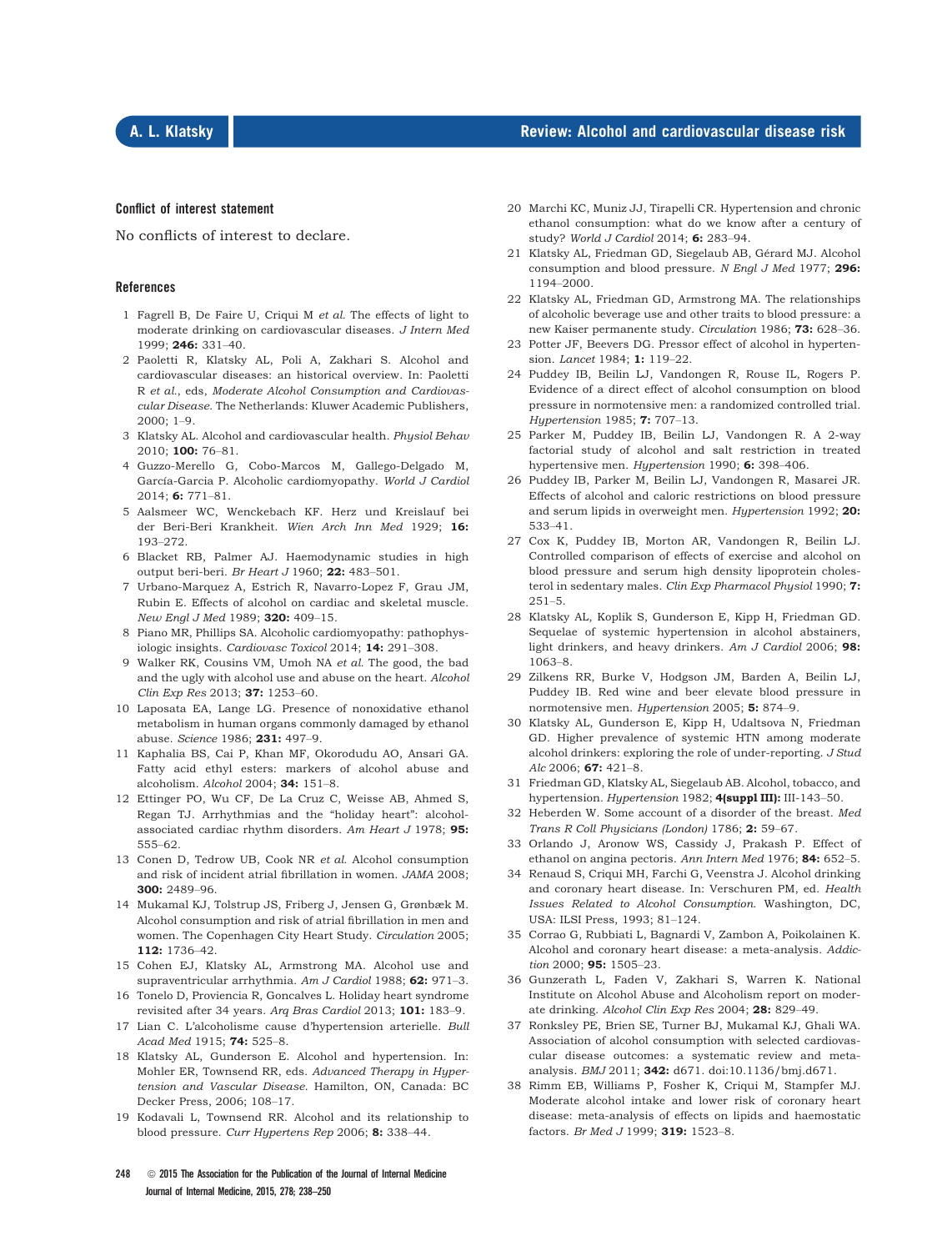# A. L. Klatsky Review: Alcohol and cardiovascular disease risk

- 39 Zakhari S. Molecular mechanisms underlying alcoholinduced cardioprotection: contribution of hemostatic components. Alcohol Clin Exp Res 1999; 23: <sup>1108</sup>–10.
- 40 Booyse FM, Parks DA. Moderate wine and alcohol consumption: beneficial effects on cardiovascular disease. Thromb Haemost 2001; 86: <sup>517</sup>–28.
- 41 Brien SE, Ronksley PE, Turner BJ, Turner BJ, Mukamal KJ, Ghali WA. Effect of alcohol consumption on biological markers associated with risk of coronary heart disease: systematic review and meta-analysis of interventional studies. BMJ
- 2011; 22: 342:d636. 42 Krenz M, Korthuis RJ. Moderate ethanol ingestion and cardiovascular protection: from epidemiologic associations to cellular mechanisms. J Mol Cell Cardiol 2012; 52: <sup>93</sup>–104.
- 43 Criqui MH, Golomb BA. Epidemiologic aspects of lipid abnormalities. Am J Med 1998; 105(1A): 48S–57S.
- 44 Gaziano JM, Buring JE, Breslow JL et al. Moderate alcohol intake, increased levels of high-density lipoprotein and its subfractions, and decreased risk of myocardial infarction. N Engl J Med 1993; 329: <sup>1829</sup>–34.
- 45 Kaur N, Pandey A, Negi H et al. Effect of HDL-raising drugs on cardiovascular outcomes: a systematic review and metaregression. PLoS One 2014; 9: e94585.
- 46 Prillo A, Norata GD, Catapano AL. High-density lipoprotein subfractions – what the clinicians need to know. Circulation 2013; 124: <sup>116</sup>–25.
- 47 Rader DJ, Hovingh GK. HDL and cardiovascular disease. Lancet 2014; 384: <sup>618</sup>–25.
- 48 Gerard MJ, Klatsky AL, Friedman GD, Siegelaub AB, Feldman R. Serum glucose levels and alcohol consumption habits in a large population. Diabetes 1977; 26: <sup>780</sup>–5.
- 49 Criqui MH, Golomb BA. Should patients with diabetes drink to their health? JAMA 1999; 282: <sup>279</sup>–80.
- 50 Koppes LL, Dekker JM, Hendriks HF, Bouter LM, Heine RJ. Moderate alcohol consumption lowers the risk of type 2 diabetes: a meta-analysis of prospective observational studies. Diabetes Care 2005; 28: <sup>719</sup>–25.
- 51 Heidrich J, Wellmann J, Döring A, Illig T, Keil U. Alcohol consumption, alcohol dehydrogenase and risk of coronary heart disease in the MONICA/KORA-Augsburg cohort 1994/ <sup>1995</sup>–2002. Eur J Cardiovasc Prev Rehabil 2007; 14: <sup>769</sup>–74.
- 52 Tolstrup JS, Grønbaek M, Nordestgaard BG. Alcohol intake, myocardial infarction, biochemical risk factors, and alcohol dehydrogenase genotypes. Circ Cardiovasc Genet 2009; 2: 507–14.
- 53 Holmes MV, Dale CE, Zuccolo L et al. Association between alcohol and cardiovascular disease: mendelian randomisation analysis based on individual participant data. BMJ 2014; 349: g4164.
- 54 Roerecke M, Rehm J. Alcohol consumption, drinking patterns, and ischemic heart disease: a narrative review of meta-analyses and a systematic review and meta-analysis of the impact of heavy drinking occasions on risk for moderate drinkers. BMC Med. 2014; 12: 182. [Epub ahead of print].
- 55 Conigrave KM, Hu BF, Camargo CA Jr, Stampfer MJ, Willett WC, Rimm EB. A prospective study of drinking patterns in relation to risk of type 2 diabetes among men. Diabetes 2001; 50: <sup>2390</sup>–5.
- 56 Mukamal KJ, Conigrave KM, Mittleman MA et al. Roles of drinking pattern and type of alcohol consumed in coronary heart disease in men. N Engl J Med 2003; 348: 109-18.
- 57 Tolstrup J, Jensen MK, Tjønneland A, Overvad K, Mukamal KJ, Grønbaek M. Prospective study of alcohol drinking patterns and coronary heart disease in women and men. BMJ 2006; 332: <sup>1244</sup>–8.
- 58 Rosenbloom JI, Mukamal KJ, Frost LE, Mittleman MA. Alcohol consumption patterns, beverage type, and long-term mortality among women survivors of acute myocardial infarction. Am J Cardiol 2012; 109: <sup>147</sup>–52.
- 59 Leong DP, Smyth A, Teo KK et al. Patterns of alcohol consumption and myocardial infarction risk: observations from 52 countries in the INTERHEART case–control study. Circulation 2014; 130: <sup>390</sup>–8.
- 60 Roerecke M, Rehm J. Alcohol consumption, drinking patterns, and ischemic heart disease: a narrative review of metaanalyses and a systematic review and meta-analysis of the impact of heavy drinking occasions on risk for moderate drinkers. BMC Med 2014; 21: 12.
- 61 Della Valle E, Stranges S, Trevisan M et al. Drinking habits and health in Northern Italian and American men. Nutr Metab Cardiovasc Dis 2009; 19: <sup>115</sup>–22.
- 62 Trevisan M, Schisterman E, Mennotti A, Farchi G, Conti S, Risk Factor and Life Expectancy Research Group. Drinking pattern and mortality: the Italian Risk Factor and Life Expectancy pooling project. Ann Epidemiol 2001; 11: 312–9.
- 63 Stranges S, Wu T, Dorn JM et al. Relationship of alcohol drinking pattern to risk of hypertension: a population-based study. Hypertension 2004; 44: 813-9.
- 64 St. Leger AS, Cochrane AL, Moore F. Factors associated with cardiac mortality in developed countries with particular reference to the consumption of wine. Lancet 1979; 12: 1018–20.
- 65 Frankel EN, Kanner J, German JB, Parks E, Kinsella JE. Inhibition of oxidation of human low-density lipoprotein by phenolic substances in red wine. Lancet 1993; 341: 454–7.
- 66 Pace-Asciak CR, Hahn S, Diamandis EP, Soleas G, Goldberg DM. The red wine phenolics trans-resveratrol and quercetin block human platelet aggregation and eicosanoid synthesis: implications for protection against coronary heart disease. Clin Chim Acta 1995; 235: <sup>207</sup>–19.
- 67 Rimm E, Klatsky AL, Grobbee D et al. Review of moderate alcohol consumption and reduced risk of coronary heart disease: is the effect due to beer, wine, or spirits. BMJ 1996; 312: <sup>731</sup>–6.
- 68 Klatsky AL, Armstrong MA, Friedman GD. Red wine, white wine, liquor, beer, and risk for coronary artery disease hospitalization. Am J Cardiol 1997; 80: 416-20.
- 69 Klatsky AL, Friedman GD, Armstrong MA, Kipp H. Wine, liquor, beer, and mortality. Am J Epidemiol 2003; 158: 585-95.
- 70 Costanzo S, Di Castelnuovo A, Donati MB, Iacoviello L, de Gaetano G. Wine, beer or spirit drinking in relation to fatal and non-fatal cardiovascular events: a meta-analysis. Eur J Epidemiol 2011; 26: <sup>833</sup>–50.
- 71 Yano K, Rhoads GG, Kagan A. Coffee, alcohol and risk of coronary heart disease among Japanese men living in Hawaii. N Engl J Med 1977; 297: <sup>405</sup>–9.
- 72 Bobak M, Skodova Z, Marmot M. Effect of beer drinking on risk of myocardial infarction: population based case–control study. BMJ 2000; 320: <sup>1378</sup>–9.
- 73 Keil U, Chambless LE, Doring A, Filipiak B, Stieber J. The relation of alcohol intake to coronary heart disease and all-